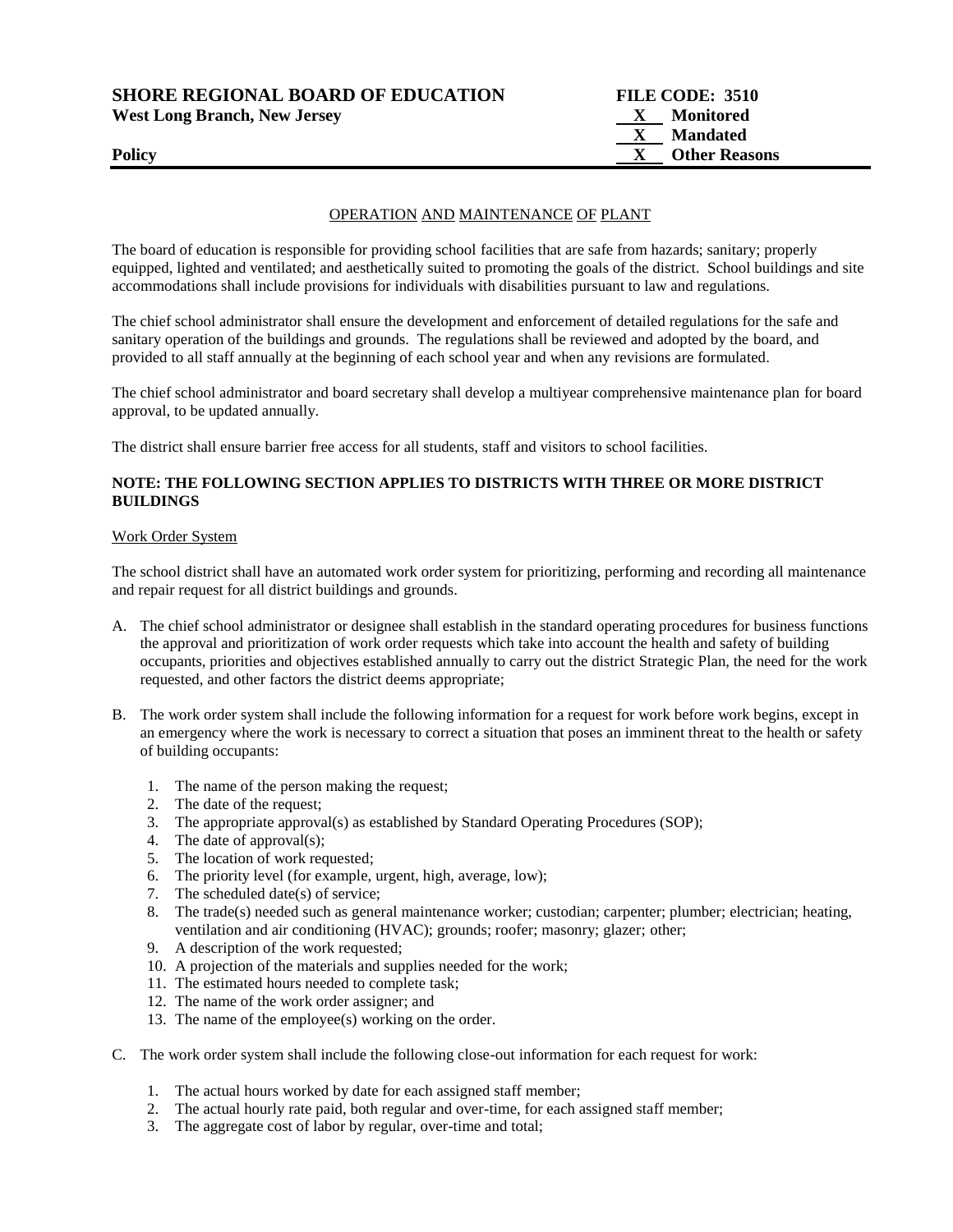# OPERATION AND MAINTENANCE OF PLANT (continued)

- 4. The actual materials and supplies needed to complete the work order;
- 5. Actual cost of materials and supplies; and
- 6. The name of the employee responsible for attesting that the job was completed satisfactorily.
- D. Except where prohibited by collective bargaining agreement, the SOP shall require for any work, which cannot be completed during regular working hours by the needed completion date, an assessment of the cost-benefit of outsourcing any such work in excess of the quote threshold as determined under N.J.S.A. 18A:18A-37;
- E. Where, according to the assessment, the cost of outsourcing work is less than the in-house estimated cost of labor, at over-time rates, and materials for the same work, the work shall be outsourced provided the work can be contracted in accordance with N.J.S.A. 18A:18A-1 et seq., completed by the projected completion date contained in the prioritized work order system and does not violate the terms of the collective bargaining agreement for maintenance workers and/or custodians;
- F. The business administrator/board secretary in consultation with the supervisor responsible for this work shall conduct an analysis of the information in the work order system no later than February 1 of the prebudget year for consideration during budget preparation. The analysis should include productivity of staff as a whole and individually, significant variations between estimated labor time and materials and actual labor time and materials, unusual trends for like projects and other factors that will improve productivity and efficiency.

# Safe Drinking Water

The board of education shall assure the availability of potable drinking water through sanitary means in school facilities or upon school grounds in accordance with the Safe Drinking Water Act (N.J.S.A. 58:12A-1 et seq., N.J.A.C. 6A:26-6, and N.J.A.C. 7:10 et seq.). In accordance with law and board policy 3516 Safety, the board shall test all drinking water outlets, make the results publically available and notify parents/guardians and the New Jersey Department of Education

The board of education directs the chief school administrator to ensure the development of lead sampling plan with sample collection is consistent with the district's Quality Assurance Project Plan (QAPP) and to ensure that QAPP is signed by the laboratory certified to sample the district's water, the individual responsible for conducting the sampling and is presented to the board for signature.

Within 24-hours after the board has reviewed and verified the final laboratory results of the sampling, the board shall ensure that test results are publicly available at the school facility and on the board's website. If any laboratory results exceed the permissible lead action level, the board shall provide written notification to the parents/guardians of all students attending that facility as well as to the Department of Education. The notice must include measures taken to curtail immediately the use of any drinking water outlet where lead levels exceed the permissible action level, measures taken to ensure that alternate drinking water is available to all students and staff, and information regarding the health effects of lead.

Within six years of the adoption of this policy, and within each six-year period thereafter, the board must test all drinking water outlets; sampling shall be prioritized in facilities previously identified with excessive lead results or identified as high risk in the sampling plan.

Annually, the board must submit to the Department of Education, a statement of assurance that lead testing was completed in accordance with existing Department of Education regulations and that where required, alternate drinking water is available to students and staff.

## Integrated Pest Management

The New Jersey School Integrated Pest Management Act of 2002 requires schools to implement a school integrated pest management policy. As per this policy, the board and the chief school administrator shall implement Integrated Pest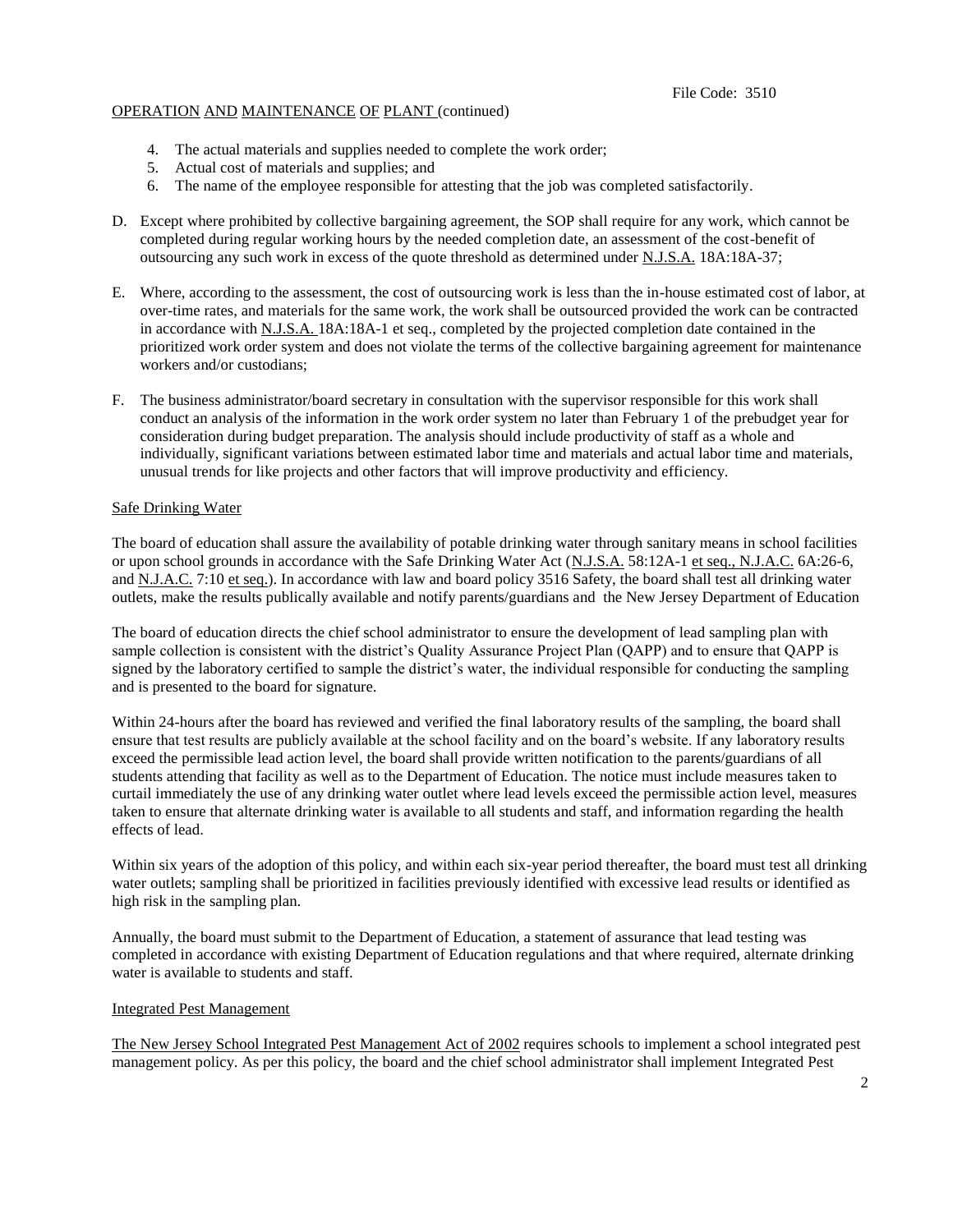#### File Code: 3510

## OPERATION AND MAINTENANCE OF PLANT (continued)

Management (IPM) procedures to control pests and minimize exposure of children, faculty, and staff to pesticides. Shore Regional High School shall develop and maintain an IPM plan as part of the school's policy.

#### Integrated Pest Management Procedures in Schools

Implementation of IPM procedures will determine when to control pests and whether to use mechanical, physical, cultural, biological or chemical methods. Applying IPM principles prevents unacceptable levels of pest damage by the most economical means and with the least possible hazard to people, property, and the environment.

Each school shall consider the full range of management options, including no action at all. Non-pesticide pest management methods are to be used whenever possible. The choice of using a pesticide shall be based on a review of all other available options and a determination that these options are not effective or not reasonable. When it is determined that a pesticide must be used, low impact pesticides and methods are preferred and shall be considered for use first.

#### Development of IPM plans

The school IPM plan is a blueprint of how Shore Regional High School will manage pests through IPM methods. The school's IPM plan states the school's goals regarding the management of pests and the use of pesticides. It reflects the school's site-specific needs. The IPM plan shall provide a description of how each component of the school IPM policy will be implemented at the school. The chief school administrator, in collaboration with the school building administrator, shall be responsible for the development of the IPM plan for this school.

## IPM Coordinator

The Chief School Administrator shall designate an integrated pest management coordinator, who is responsible for the implementation of the school integrated pest management policy.

## Education/Training

The school community will be educated about potential pest problems and IPM methods used to achieve the pest management objectives.

The IPM coordinator, other school staff and pesticide applicators involved with implementation of the school IPM policy will be trained in appropriate components of IPM as it pertains to the school environment*.*

Students, parents/guardians will be provided information on this policy and instructed on how they can contribute to the success of the IPM program.

#### Record Keeping

Records of pesticide use shall be maintained on site to meet the requirements of the state regulatory agency and the school board.

Records shall also include, but are not limited to, pest surveillance data sheets and other non-pesticide pest management methods and practices utilized.

#### Notification/Posting

The Principal of Shore Regional High School is responsible for timely notification to students' parents or guardians and the school staff of pesticide treatments pursuant to the School IPM Act.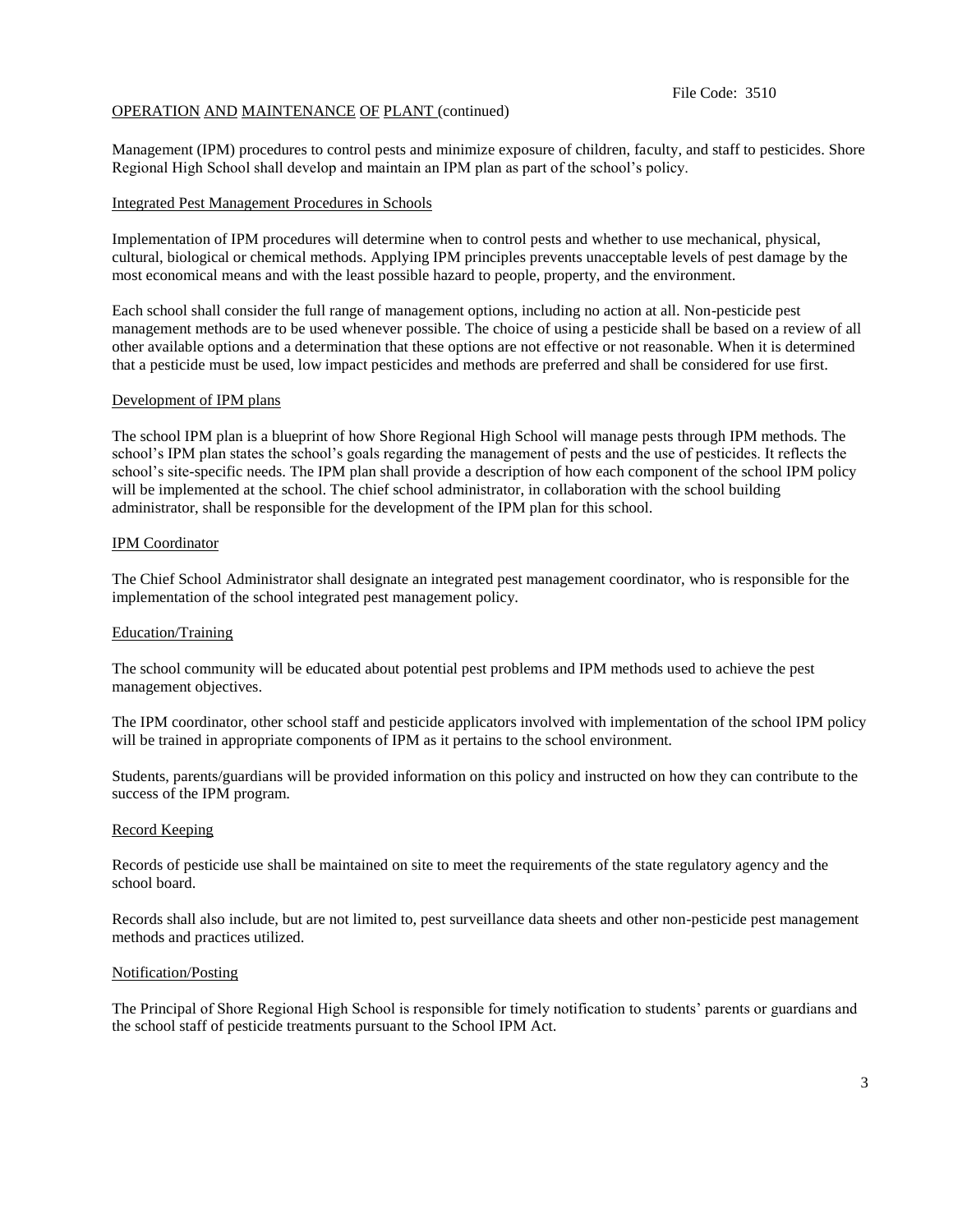# OPERATION AND MAINTENANCE OF PLANT (continued)

## Re-entry

Re-entry to a pesticide treated area shall conform to the requirements of the School IPM Act.

## Pesticide applicators

The IPM coordinator shall ensure that applicators follow state regulations, including licensing requirements and label precautions, and must comply with all components of the School IPM Policy.

# Evaluation

Annually, for public schools, the chief school administrator will report to the board on the effectiveness of the IPM plan and make recommendations for improvement as needed. The board directs the chief school administrator to develop regulations/procedures for the implementation of this policy.

| Adopted:             | September 23, 2010                         |
|----------------------|--------------------------------------------|
| NJSBA Review/Update: | March 2012, Sept 2016, July 2017           |
| Readopted:           | July 26, 2012, Feb 23, 2017, Sept 28, 2017 |

# Key Words

Operation and Maintenance of Plant, Buildings and Grounds, Maintenance

| <b>Legal References:</b> | N.J.S.A. 13:1F-19            |                                                                                       |
|--------------------------|------------------------------|---------------------------------------------------------------------------------------|
|                          | through $-33$                | <b>School Integrated Pest Management Act</b>                                          |
|                          | N.J.S.A. 18A:17-49           |                                                                                       |
|                          | through $-52$                | Buildings and grounds supervisors to be certified                                     |
|                          | N.J.S.A. 18A:18A-1 et seq.   | Public schools contracts law                                                          |
|                          | N.J.S.A. 18A:18A-37          | Award of purchases, contracts, agreements                                             |
|                          | N.J.S.A. 18A:228             | Contents of budget; format                                                            |
|                          | N.J.S.A. 34:5A1 et seq.      | Worker and Community Right to Know Act                                                |
|                          | N.J.S.A. 34:6A25 et seq.     | New Jersey Public Employees Occupational Safety and                                   |
|                          |                              | <b>Health Act</b>                                                                     |
|                          | N.J.S.A. 58:12A-1 et seq.    | Safe Drinking Water Act                                                               |
|                          | N.J.A.C. 5:23-1 et seq.      | The uniform construction code                                                         |
|                          | N.J.A.C. 6A:23A-1 et seq.    | Fiscal accountability, efficiency and budgeting                                       |
|                          | See Particularly:            | procedures                                                                            |
|                          | N.J.A.C. 6A:23A-6.9          | Facilities maintenance and repair schedule and accounting                             |
|                          | N.J.A.C. 6A:26-12.1 et seq.  | Operation and Maintenance of Facilities                                               |
|                          | See particularly:            |                                                                                       |
|                          | N.J.A.C. $6A:26-12.2(a)1, 2$ |                                                                                       |
|                          | N.J.A.C. 6A:26-12.4          | Safe drinking water                                                                   |
|                          | N.J.A.C. 6A:30-1.1 et seq.   | Evaluation of the Performance of School Districts                                     |
|                          | N.J.A.C. 7:10-1 et seq.      | Safe Drinking Water Act                                                               |
|                          | N.J.A.C. 7:30-13.1 et seq.   | <b>Integrated Pest Management</b>                                                     |
|                          | 20 U.S.C.A. 4071 et. seq.    | <b>Equal Access Act</b>                                                               |
|                          |                              | International Building Code 2015, New Jersey Edition; First Printing: September 2015; |